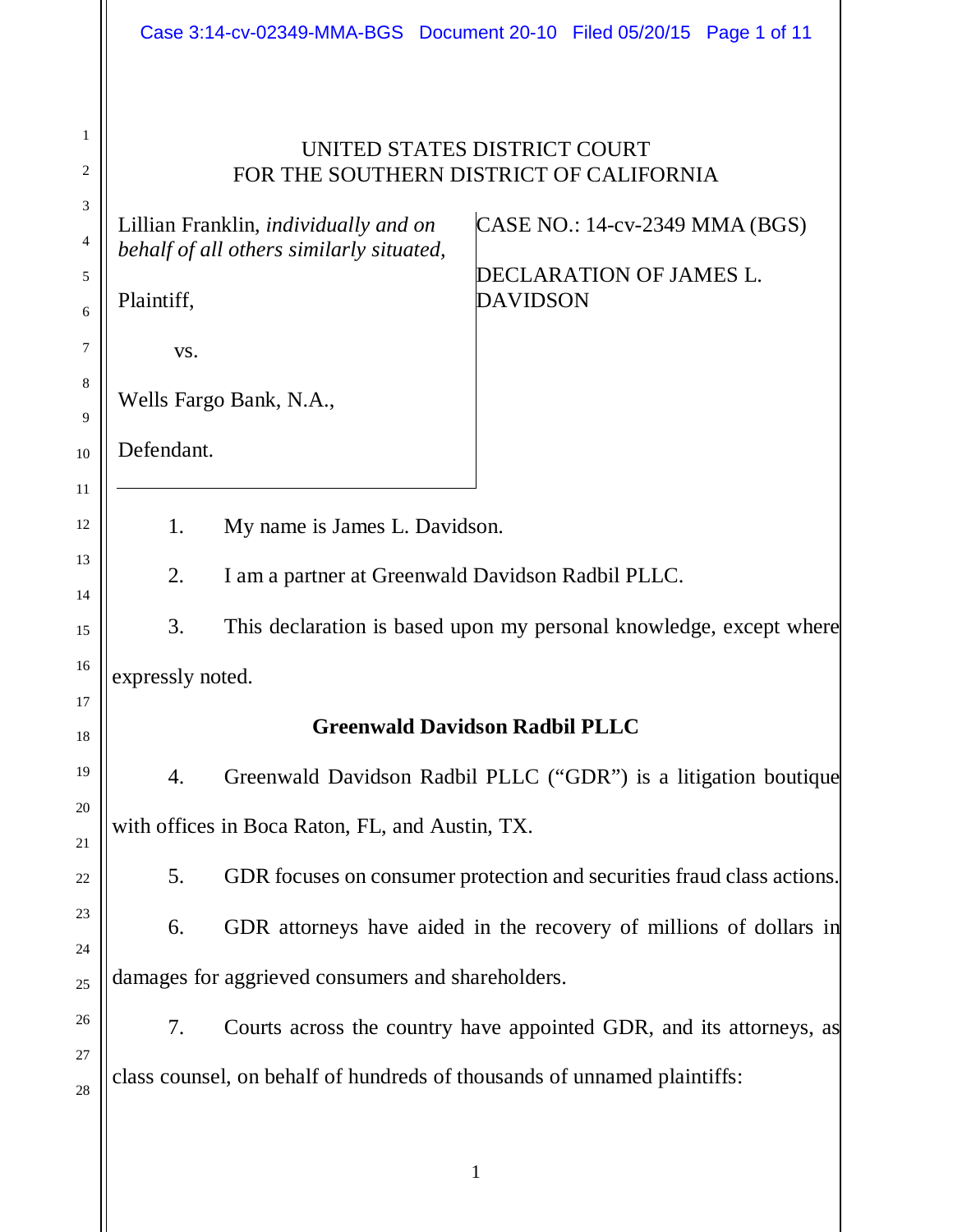1

2

3

4

5

6

7

8

9

10

11

12

13

14

15

16

17

18

19

20

21

22

23

24

25

26

27

- *Jones v. I.Q. Data Int'l Inc.*, No. 1:14-CV-00130-PJK, 2015 WL 2088969, at \*2 (D.N.M. Apr. 21, 2015) (appointing Greenwald Davidson Radbil PLLC as class counsel and preliminarily approving a class action settlement under the Telephone Consumer Protection Act ("TCPA"));
- *Rhodes v. Olson Associates, P.C.*, No. 14-CV-00919-CMA-MJW, 2015 WL 1136176, at \*14 (D. Colo. Mar. 13, 2015) (appointing Greenwald Davidson Radbil PLLC as class counsel and certifying a class under the Fair Debt Collection Practices Act ("FDCPA"));
- *Gonzalez v. Dynamic Recovery Solutions, LLC*, No. 14-CIV-20933, 2015 WL 738329, at \*2 (S.D. Fla. Feb. 23, 2015) (appointing Greenwald Davidson Radbil PLLC as class counsel and finally approving a class settlement under the FDCPA);
- *Roundtree v. Bush Ross, P.A.*, 304 F.R.D. 644 (M.D. Fla. 2015) (appointing Greenwald Davidson Radbil PLLC as class counsel and certifying three classes under the FDCPA), *reconsideration denied sub nom. Roundtree v. Bush Ross, P.A.*, No. 8:14-CV-357-T-27AEP, 2015 WL 1931103 (M.D. Fla. Apr. 28, 2015);
- *Esposito v. Deatrick & Spies, P.S.C.*, No. 7:13-CV-1416 GLS/TWD, 2015 WL 390392, at \*2 (N.D.N.Y. Jan. 28, 2015) (appointing Greenwald Davidson PLLC as class counsel and finally approving a class action settlement under the Electronic Fund Transfer Act ("EFTA"));
- *Donnelly v. EquityExperts.org, LLC*, No. 4:13-CV-10017-TGB, 2015 WL 249522, at \*2 (E.D. Mich. Jan. 14, 2015) (appointing Greenwald Davidson PLLC as class counsel and finally approving a class action settlement under the FDCPA);
- *Green v. Dressman Benzinger Lavelle, PSC*, No. 1:14-CV-00142-SJD, 2015 WL 223764, at \*2 (S.D. Ohio Jan. 16, 2015) (appointing Greenwald Davidson PLLC as class counsel and finally approving a class action settlement under the FDCPA);
	- 2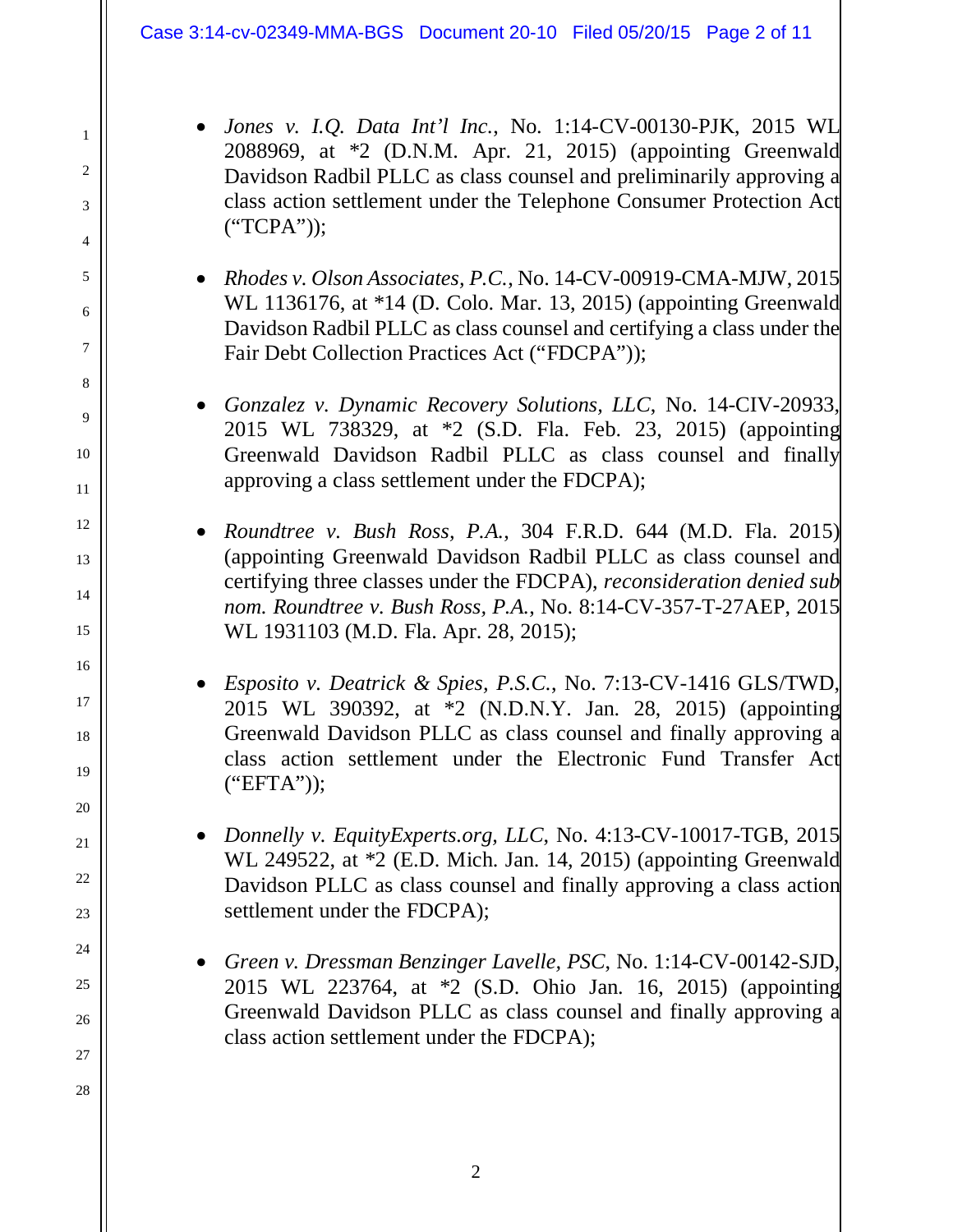1

2

3

4

5

6

7

8

9

10

11

12

13

14

15

16

17

18

19

20

21

22

23

24

25

26

27

28

- *Ritchie v. Van Ru Credit Corp.*, No. 2:12–CV–01714–PHX–SMM, 2014 WL 3955268, at \*1 (D. Ariz. Aug. 13, 2014) (appointing Greenwald Davidson PLLC as class counsel and finally approving a class action settlement under the TCPA);
- *Hunter v. Nicholas Financial Corp.*, No. 0:13-cv-61126-DMM, Doc. 32 (S.D. Fla. Apr. 28, 2014) (appointing Greenwald Davidson PLLC as class counsel and finally approving a class action settlement under the EFTA);
- *White, et al. v. Scott E. Alexander*, No. 3:12-cv-06050-RBL (W.D. Wash. Feb. 28, 2014) (appointing Aaron D. Radbil of Greenwald Davidson PLLC as class counsel and finally approving a class action settlement under the FDCPA);
- *Dancer v. Los Angeles Time Communications, LLC*, No. BC472154 (Sup. Ct. Cal. Jan, 7, 2014) (appointing Aaron D. Radbil as class counsel and finally approving a class action settlement under the TCPA);
- *Sharf v. Fin. Asset Resolution, LLC*, 295 F.R.D. 664, 670 (S.D. Fla. 2014) (appointing Greenwald Davidson PLLC as class counsel);
- *Rodriguez, et al. v. Hayt & Landau, P.L*, No. 12-cv-23848-JJO, Doc. 43 (S.D. Fla. Sept. 18, 2013) (appointing Aaron D. Radbil as class counsel and finally approving a class action settlement under the FDCPA);
- *Garo v. Global Credit & Collection Corp.*, No. CV-09-2506-PHX-GMS, 2010 WL 251450, at \*7 (D. Ariz. Jan. 26, 2011) (appointing Aaron D. Radbil as class counsel and certifying a class under the FDCPA).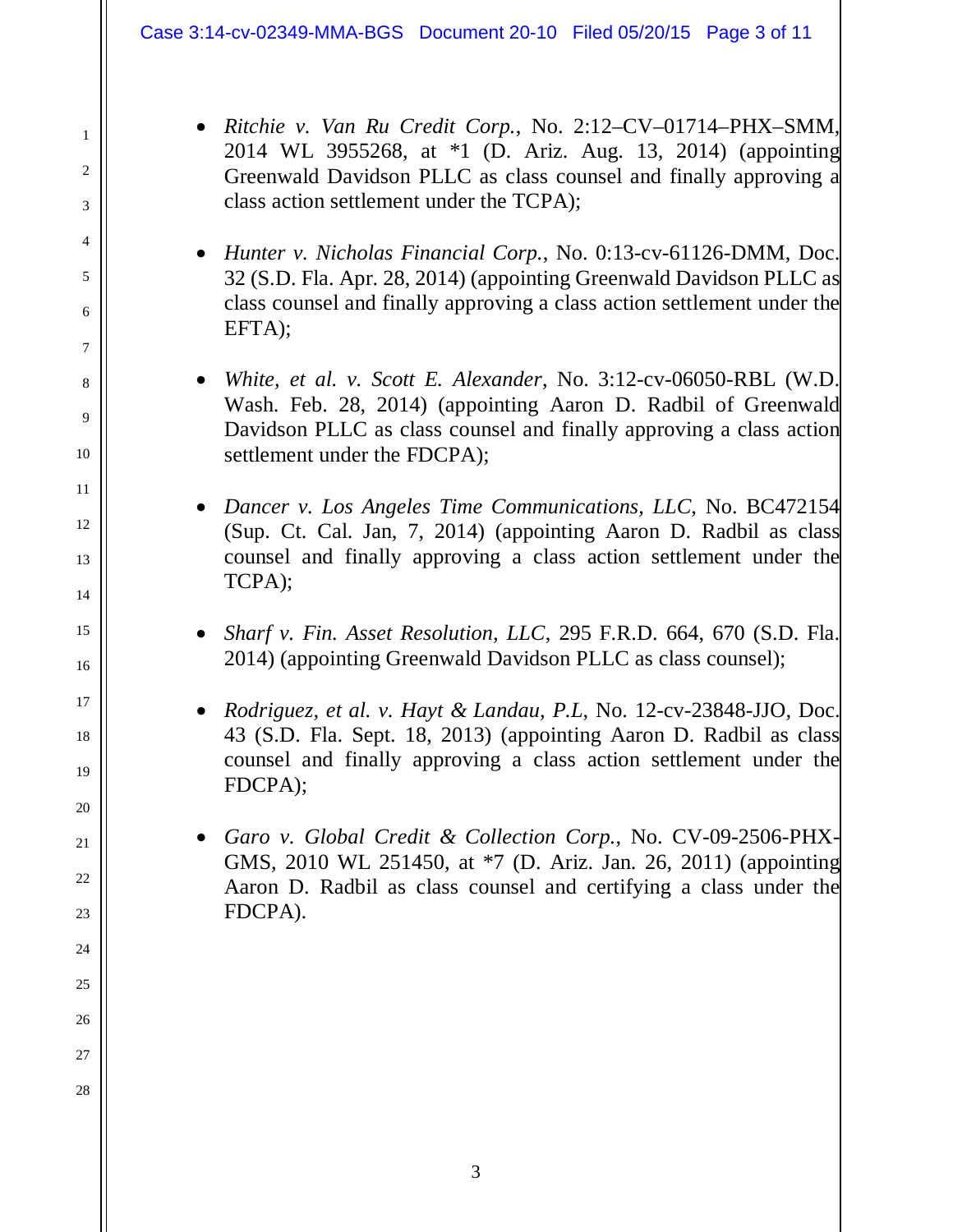## **Michael L. Greenwald**

8. Mr. Greenwald is one of GDR's founding partners.

9. Mr. Greenwald graduated from the University of Virginia in 2001 and Duke University School of Law in 2004.

10. Prior to forming Greenwald Davidson Radbil PLLC, Mr. Greenwald spent six years as a litigator at Robbins Geller Rudman & Dowd LLP ("RDRD") the nation's largest plaintiff's class action firm.

11. Mr. Greenwald focused his practice at RGRD on complex class actions, including securities, corporate governance, and consumer fraud litigation.

12. While at RGRD, Mr. Greenwald served as counsel in the successful prosecution of numerous class actions, including: *In re Red Hat, Inc. Securities Litigation* (E.D.N.C.) (\$20 million), *Norfolk County Retirement System, et. al. v. Ustian* (N.D. Ill.) (\$13 million), *Romero v. U.S. Unwired, Inc*. (E.D. La.) (\$9.7 million), *Lefkoe v. Jos. A. Bank Clothiers, Inc*. (D. Md.) (\$4 million), *In Re: NationsRent Rental Fee Litigation* (S.D. Fla.), and *In re Odimo, Inc. Securities Litigation* (\$1.25 million).

13. Mr. Greenwald began his career as a litigation associate at Holland & Knight LLP.

14. While at Holland & Knight LLP, Mr. Greenwald represented clients in a wide range of commercial litigation matters, including the defense of publicly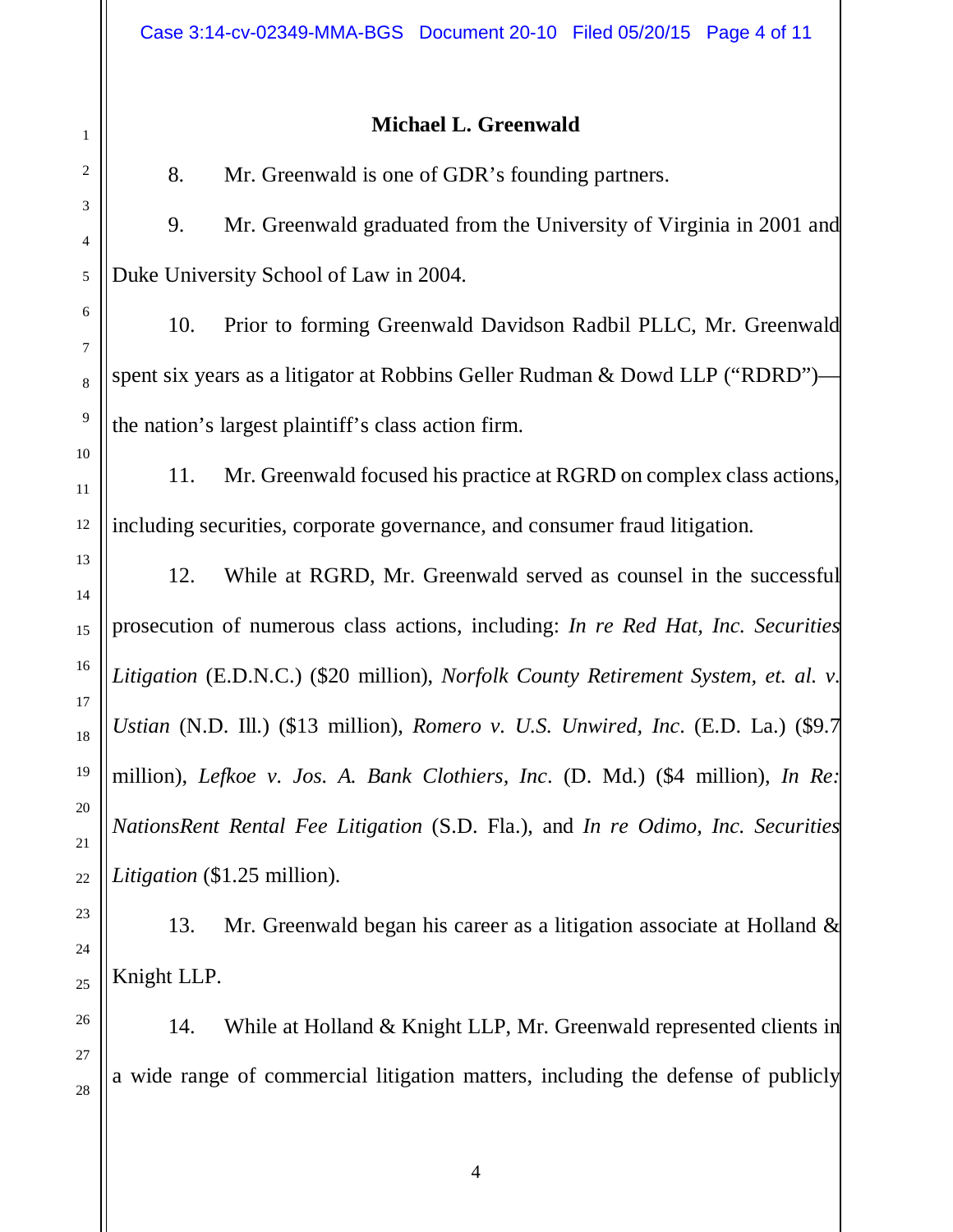traded companies in products liability, breach of contract, foreclosure, and employment discrimination cases.

## **James L. Davidson**

15. I am one of GDR's founding partners. I graduated from the University of Florida in 2000 and the University of Florida Fredric G. Levin School of Law in 2003.

16. Prior to forming Greenwald Davidson Radbil PLLC, I spent six years as a litigator at RGRD.

17. While at RGRD, I was a member of the litigation team that served as lead counsel in, and was responsible for, the successful prosecution of numerous securities and consumer class actions, including: *Local 731 I.B. of T. Excavators and Pavers Pension Trust Fund et al. v. Swanson et al*. (\$25 million settlement); *In re Pet Food Products Liability Litigation* (\$24 million settlement); *In re Mannatech, Inc. Securities Litigation* (\$11.5 million settlement); *In re Webloyalty, Inc. Mktg. and Sales Practices Litigation* (\$10 million settlement); and *In re Navisite Migration Litigation* (\$2 million settlement). I was also a member of the litigation team that served as lead counsel, and was responsible for, the successful prosecution of numerous class actions on behalf of shareholders damaged by mergers and acquisitions, including: *Charter Township of Clinton Police and Fire Retirement System, et al. v. OSI Restaurant Partners, Inc., et al*. (\$30 million additional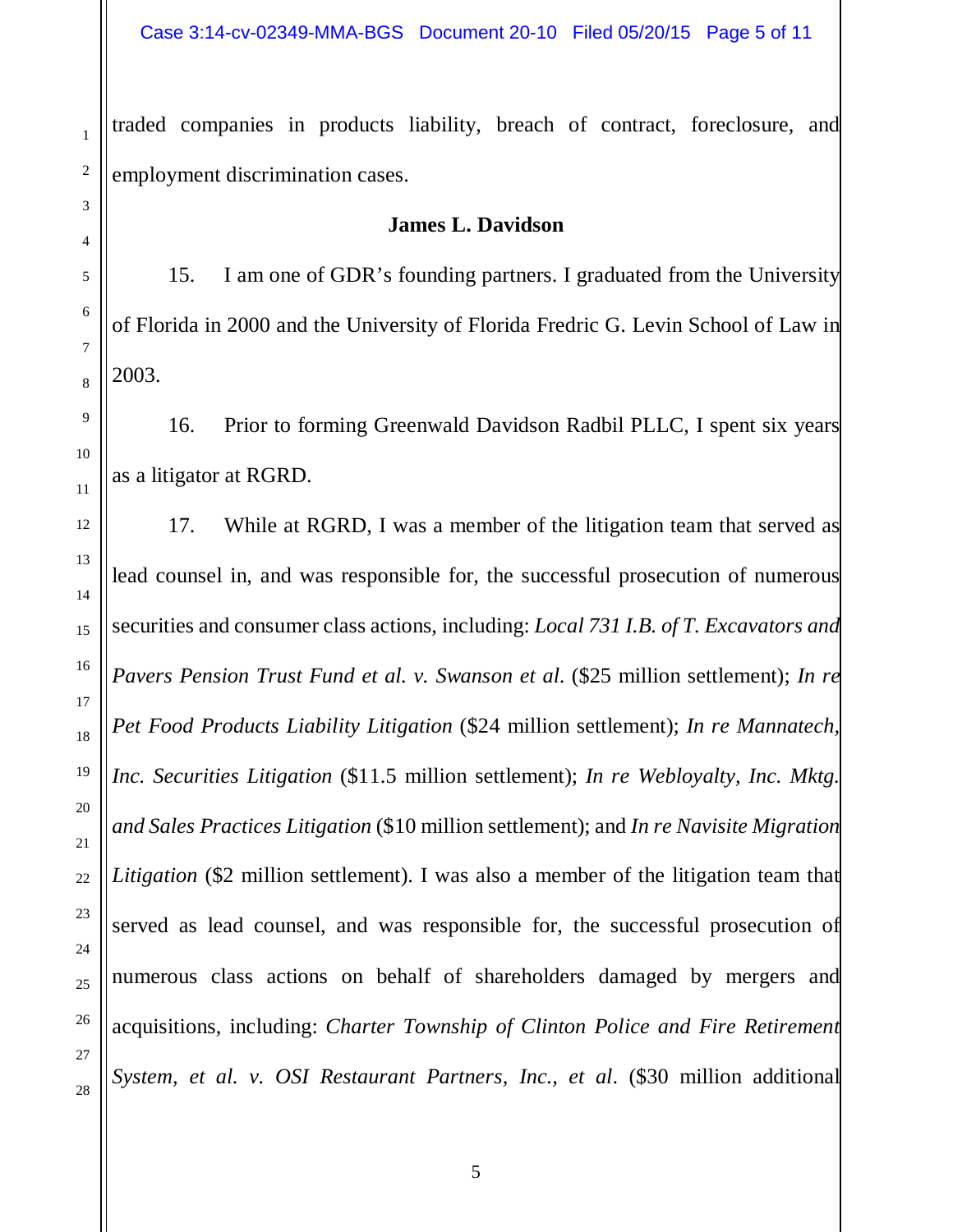consideration for shareholders, additional disclosures, termination fee reduction); *Wayne County Employees' Retirement System v. Radiation Therapy Services, et al*. (additional disclosures); *In re Florida East Coast Industries, Inc. Shareholder Litigation* (additional disclosures); *International Brotherhood of Electrical Workers Local 98, et al. v. Innkeepers USA Trust, et al*. (additional disclosures).

## **Aaron D. Radbil**

18. Mr. Radbil is one of GDR's founding partners.

19. Mr. Radbil graduated from the University of Arizona in 2002, and from the University of Miami School of Law in 2006.

20. Prior to forming Greenwald Davidson Radbil PLLC, Mr. Radbil managed a consumer finance litigation department for a nationwide law firm.

21. He was responsible for individual and class action cases filed under federal and state consumer protection statutes, including, but not limited to, the Fair Credit Reporting Act, the Fair Debt Collection Practices Act, the Truth in Lending Act, the Electronic Fund Transfer Act, the Telephone Consumer Protection Act, and state unfair and deceptive trade practice acts.

22. Throughout his career, Mr. Radbil has successfully tried cases to verdict in state and federal courts across the country.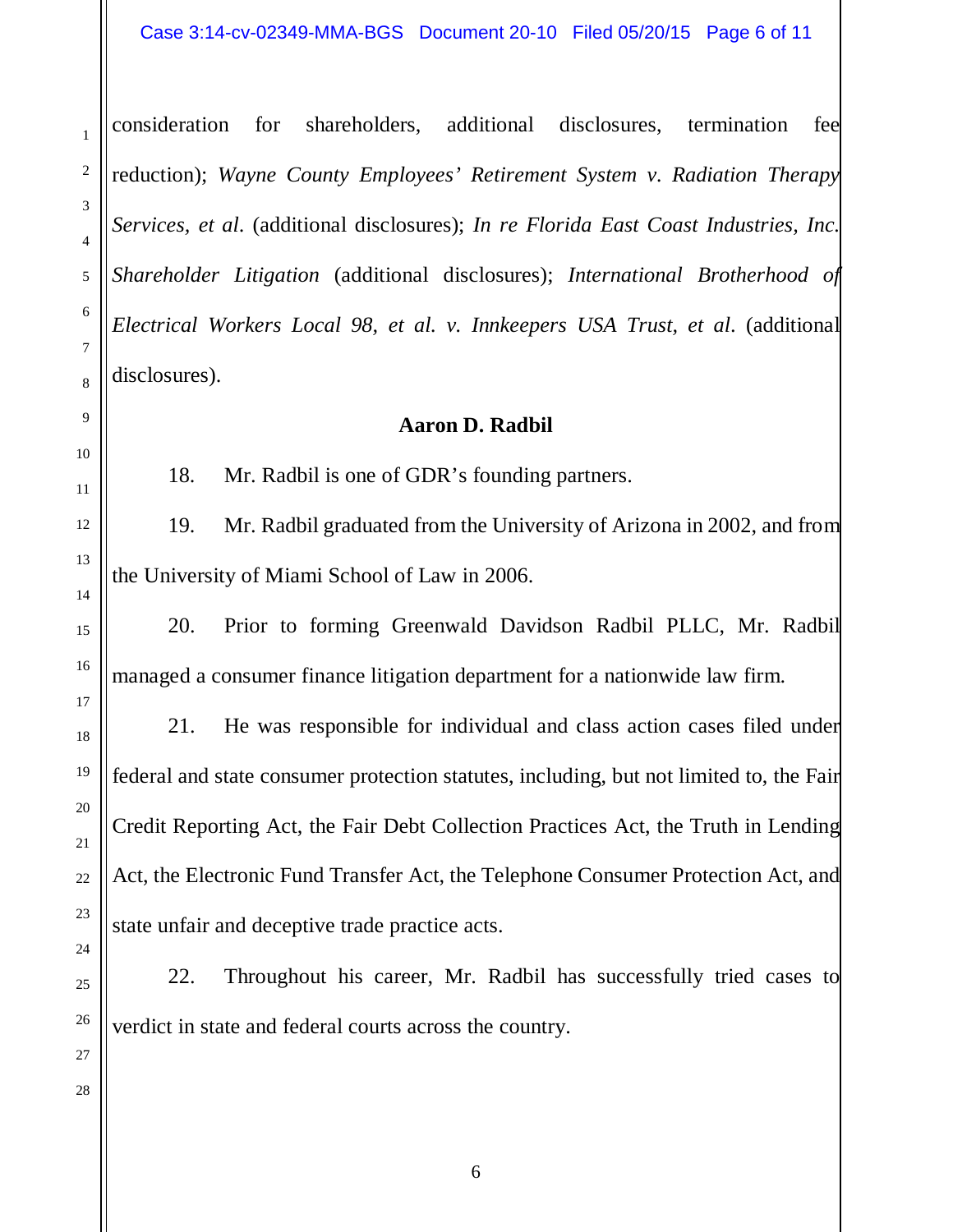| $\mathbf{1}$         | 23.                                                             | He has also briefed and argued issues of significant consumer interest                                                                          |  |
|----------------------|-----------------------------------------------------------------|-------------------------------------------------------------------------------------------------------------------------------------------------|--|
| $\overline{c}$       | before state and federal courts of appeals spanning the nation. |                                                                                                                                                 |  |
| 3                    | 24.                                                             | His notable appellate decisions include:                                                                                                        |  |
| 4<br>5               |                                                                 | Lea v. Buy Direct, L.L.C., 755 F.3d 250 (5th Cir. 2014);                                                                                        |  |
| 6<br>7               |                                                                 | Payne v. Progressive Fin. Servs., Inc., 748 F.3d. 605 (5th Cir. 2014);                                                                          |  |
| 8                    |                                                                 | Stout v. FreeScore, LLC, 743 F.3d 680 (9th Cir. Feb. 21, 2014);                                                                                 |  |
| $\overline{9}$<br>10 |                                                                 | Yunker v. Allianceone Receivables Mgmt., Inc., 701 F.3d 369 (11th Cir.<br>2012);                                                                |  |
| 11<br>12             |                                                                 | Guajardo v. GC Services, LP, No. 11-20269, 2012 WL 5419505 (5th<br>Cir. Nov. 7, 2012);                                                          |  |
| 13<br>14             |                                                                 | Sorensen v. Credit Int'l Corp., 475 F. App'x 244 (9th Cir. 2012);                                                                               |  |
| 15                   |                                                                 | Ponce v. BCA Fin. Serv., Inc., 467 F. App'x 806, 809 (11th Cir. 2012);                                                                          |  |
| 16<br>17             |                                                                 | Mady v. DaimlerChrysler Corp., 59 So. 3d 1129 (Fla. 2011);                                                                                      |  |
| 18<br>19             |                                                                 | Talley v. U.S. Dep't. of Agric., 595 F. 3d 754 (7th Cir. 2010), reh'g en<br>banc granted, opinion vacated (June 10, 2010), on rehearing en banc |  |
| 20                   |                                                                 | (September 24, 2010), <i>decision affirmed</i> , No. 09-2123, 2010 WL<br>5887796 (7th Cir. Oct. 1, 2010);                                       |  |
| 21<br>22             |                                                                 | <i>Oppenheim v. I.C. Sys., Inc., 627 F. 3d 833 (11th Cir. 2010);</i>                                                                            |  |
| 23                   |                                                                 | Cano v. Hyundai Motor Am., Inc., 8 So. 3d 408 (Fla. 4th DCA 2009);                                                                              |  |
| 24                   |                                                                 | <i>Jones v. Nissan N. Am., Inc., 385 Ill. App. 3d 740 (2d Dist. 2008).</i>                                                                      |  |
| 25<br>26             |                                                                 |                                                                                                                                                 |  |
| 27                   |                                                                 |                                                                                                                                                 |  |
| 28                   |                                                                 |                                                                                                                                                 |  |
|                      |                                                                 |                                                                                                                                                 |  |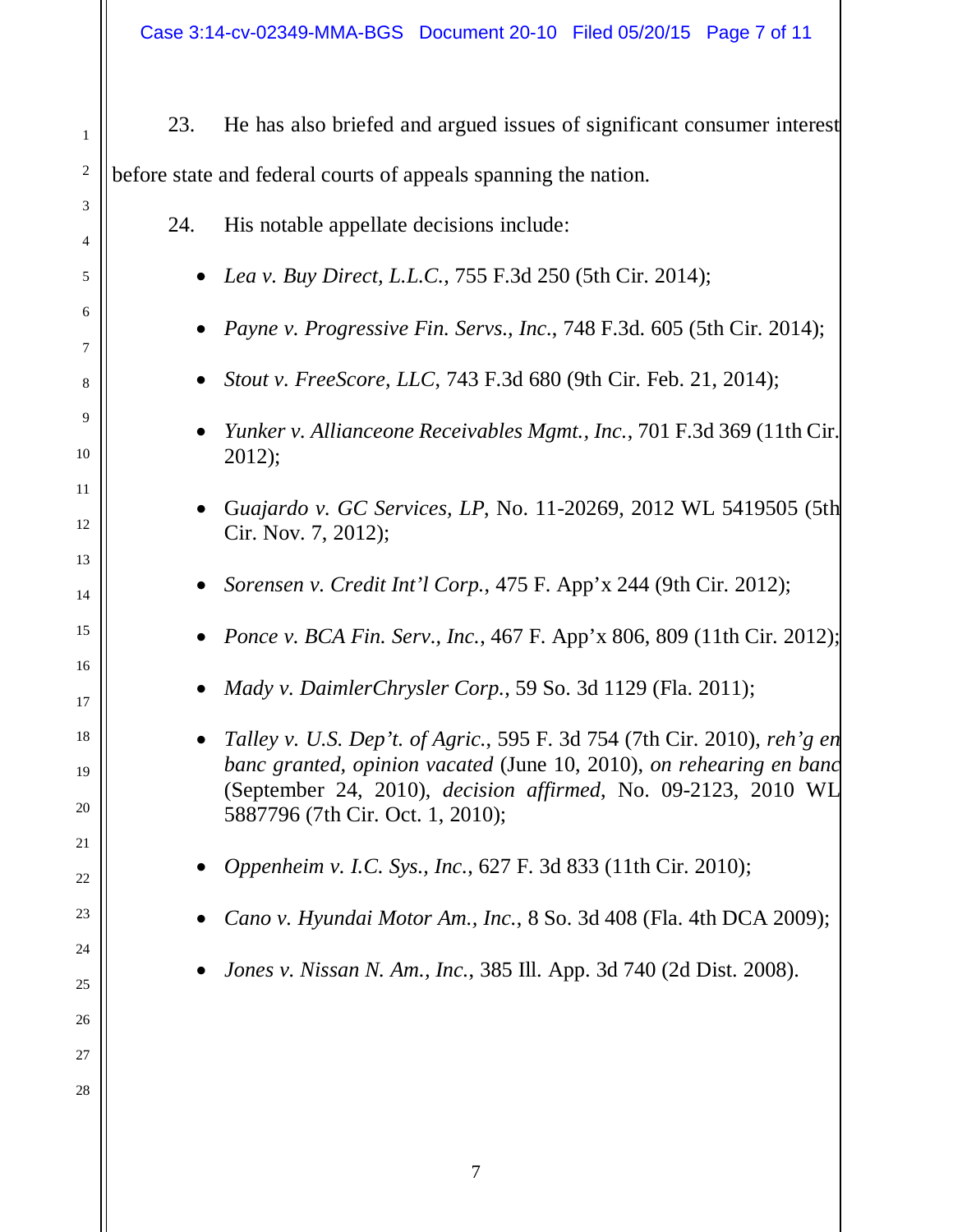## *Shehan v. Wells Fargo Bank, N.A.,* **Case No. 1:14-cv-00900-JHE**

25. In *Shehan v. Wells Fargo Bank, N.A.*, filed on May 14, 2014 in the Northern District of Alabama, GDR sought certification of a nationwide class of consumers called, without consent, on their cellular telephones by Wells Fargo's credit card line.

26. In response, and as it did successfully in *Heinrichs v. Wells Fargo Bank, N.A.*, Wells Fargo filed a motion to stay the *Shehan* matter under the primary jurisdiction doctrine.

27. After extensive briefing, the court in *Shehan* denied Wells Fargo's motion to stay. *See Shehan v. Wells Fargo Bank, N.A.*, --- F. Supp. 3d ----, 2014 WL 5529365 (N.D. Ala. Nov. 3, 2014).

28. The Court's denial of Wells Fargo's motion to stay, unlike in *Heinrichs*, forced Wells Fargo to face the TCPA claims against it, rather than waiting for potential rulings from the FCC.

29. GDR attorneys spent 151.60 hours litigating the *Shehan* matter, reasonably and necessarily incurring \$60,640.00 in attorneys' fees.

30. This is evidenced by GDR's electronically stored time records entered contemporaneously with the respective task to which they relate, each of which accurately reflects work performed.

27 28

1

2

3

4

5

6

7

8

9

10

11

12

13

14

15

16

17

18

19

20

21

22

23

24

25

26

31. Mr. Greenwald spent 131.20 hours litigating the *Shehan* matter.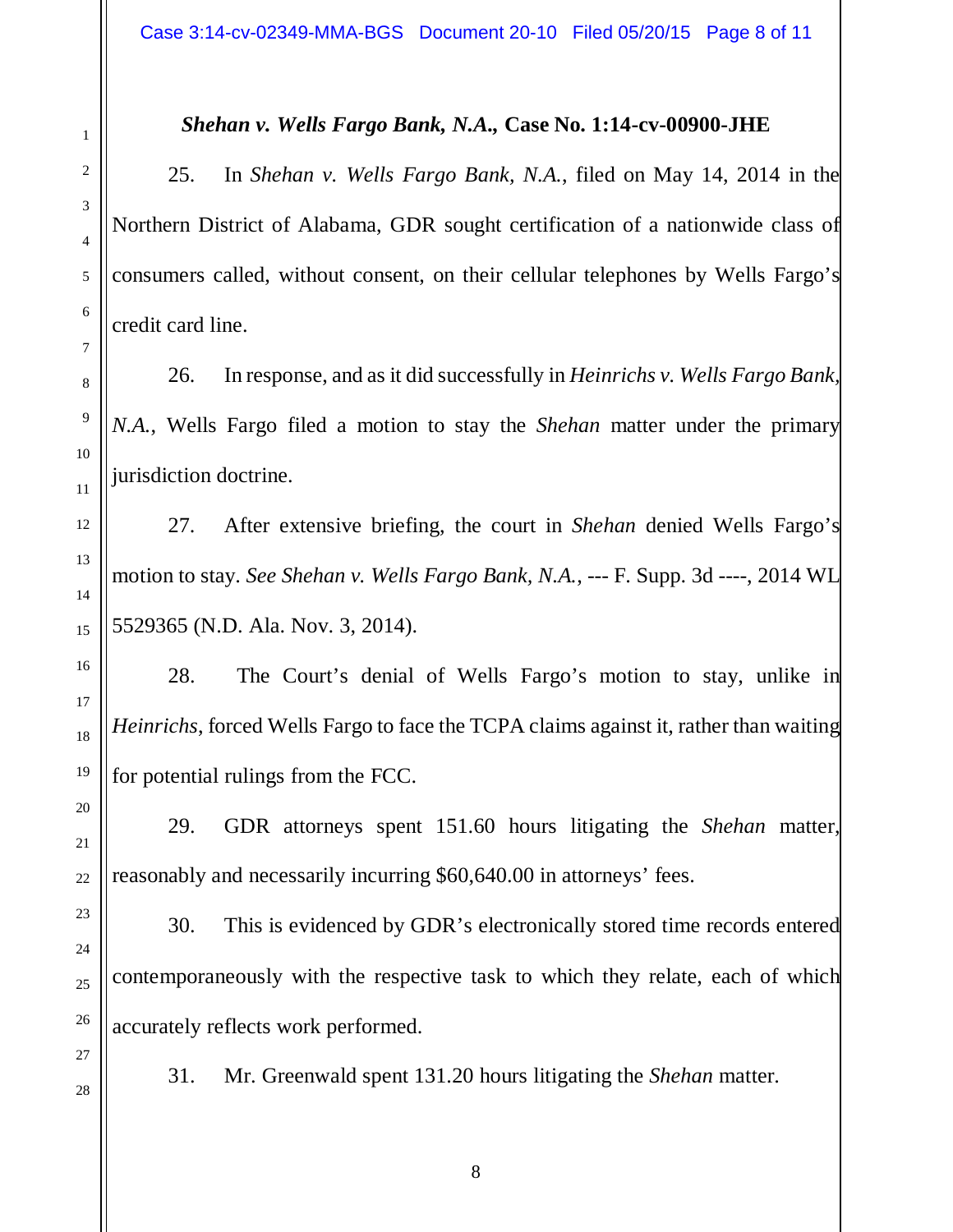32. I spent 6.8 hours litigating the *Shehan* matter.

33. Mr. Radbil spent 13.6 hours litigating the *Shehan* matter.

34. The *Shehan* matter has since been resolved.

35. Mr. Greenwald, Mr. Radbil, and I each billed for the time we spent on the *Shehan* matter at a rate of \$400 per hour—a rate specifically approved earlier this year by the United States District Court for the Southern District of Florida. *See Gonzalez v. Dynamic Recovery Solutions, LLC*, No. 14-CIV-20933, 2015 WL 738329, at \*4 (S.D. Fla. Feb. 23, 2015).

*Masters v. Wells Fargo Bank, N.A.***, Case No. 1:12-cv-00376-S**

36. In *Masters v. Wells Fargo Bank, N.A.*, filed in 2012 in the Western District of Texas, GDR took extensive discovery, including several depositions, regarding the methodology by which Wells Fargo's overdraft protection line makes calls, and leaves prerecorded voice messages, for consumers.

37. The discovery taken in *Masters* greatly assisted in the understanding of Wells Fargo's calling systems and how Wells Fargo purports to obtain prior express consent before dialing cellular telephones.

38. GDR attorneys spent 220.45 hours litigating the *Masters* matter, reasonably and necessarily incurring \$88,180.00 in attorneys' fees.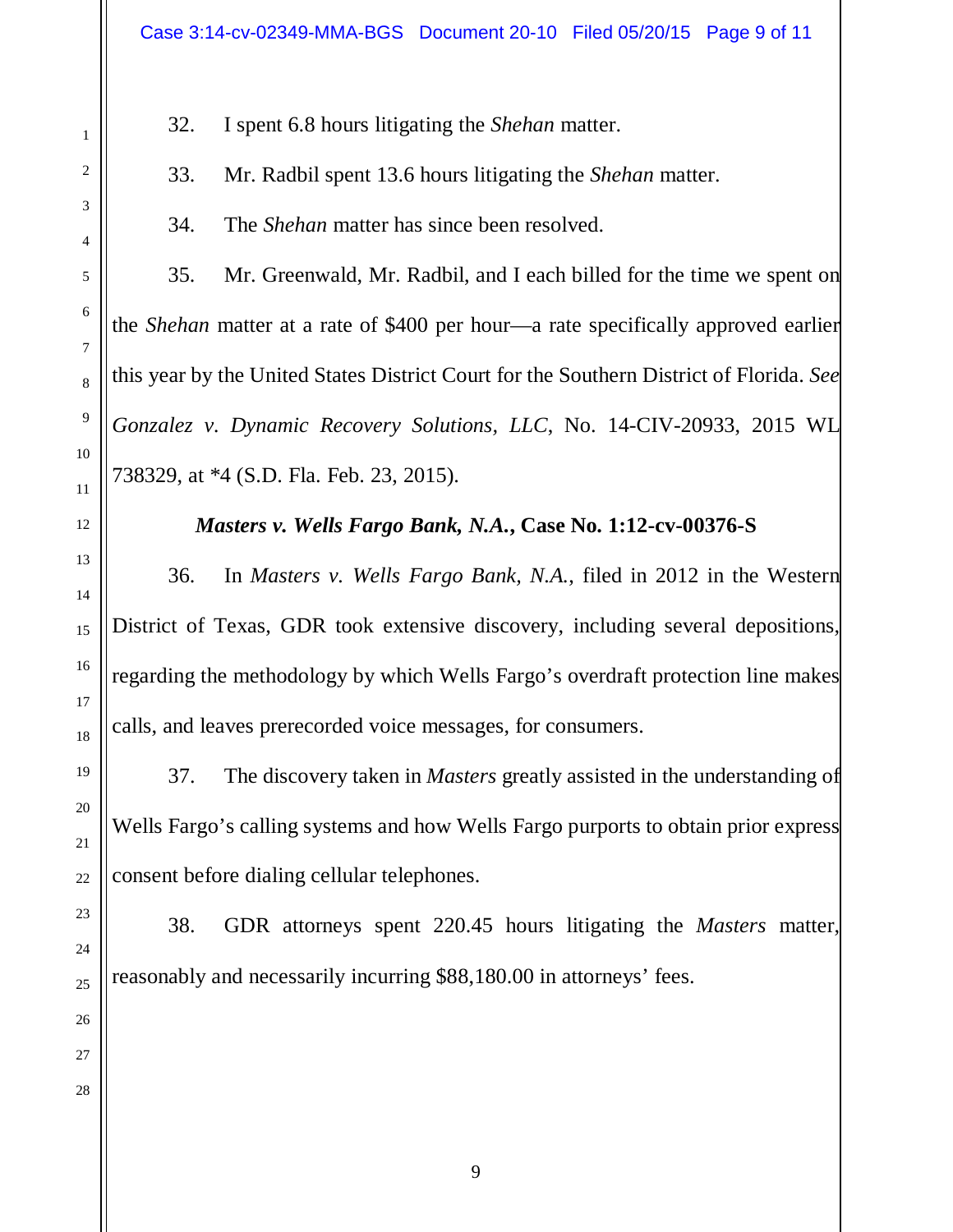39. This is evidenced by GDR's electronically stored time records entered contemporaneously with the respective task to which they relate, each of which accurately reflects work performed.

40. Mr. Greenwald spent 165.30 hours litigating the *Masters* matter.

41. I spent 55.15 hours litigating the *Masters* matter.

42. Mr. Greenwald and I each billed the time we spent on the *Masters*  matter at a rate of \$400 per hour.

43. As well, Weisberg & Meyers, LLC ("W&M") attorneys—a firm at which Mr. Radbil previously worked—has represented that it spent no less than 220.45 hours litigating the *Masters* matter, reasonably and necessarily incurring \$55,507.50 in attorneys' fees.

44. This is evidenced by time sheets that W&M forwarded to GDR upon request.

45. Mr. Radbil spent 111.8 hours litigating the *Masters* matter.

46. Joseph Panvini, a W&M associate attorney, spent 17.7 hours litigating the *Masters* matter.

47. David McDevitt, a W&M law clerk and subsequent associate attorney, spent 31.3 hours litigating the *Masters* matter.

48. Mr. Radbil billed the time he spent on the *Masters* matter at a rate of \$400 per hour.

1